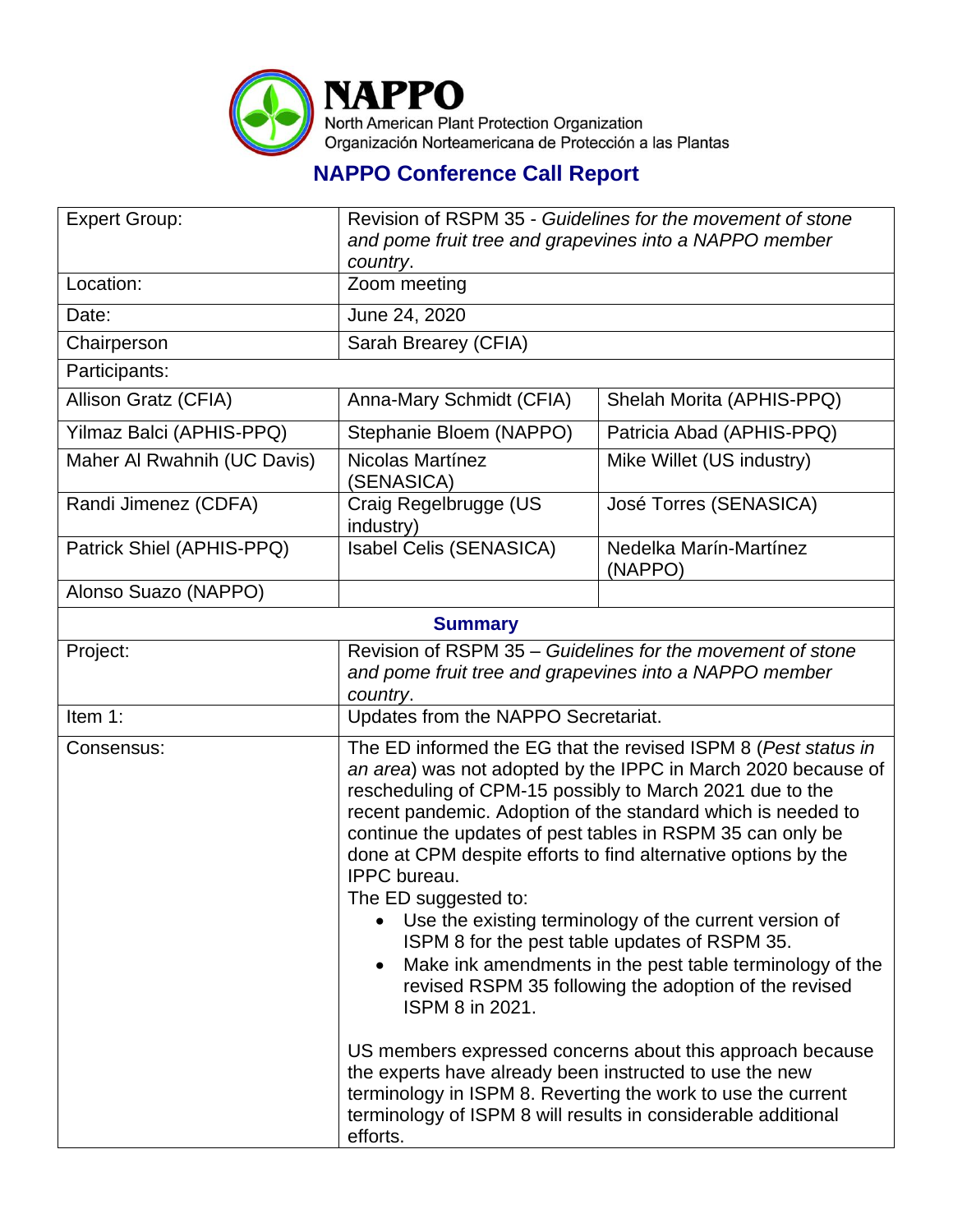|                           | The Chairperson suggested not to stop the work that has been<br>done in updating the "Pest category" terminology and indicated<br>the update should be made based on pest references. This<br>approach will help facilitate the update of pest tables and<br>continue the revision work. The EG agreed that it is not practical<br>to ask the analysts (scientist) to reclassify based on the old<br>version of ISPM 8.<br>The EG agreed with the Chairperson proposal to continue with<br>the revision work using the revised ISPM 8 terminology. The<br>revised tables will use the original terminology for pest<br>categorization in ISPM 8. The new terminology of the revised<br>ISPM 8 will be incorporated when the revised standard is<br>adopted.                                                                                                                                                                                                                                                                                                                                                                                                                                                                                                                                                                                                                                                                                                                                                                                                                                                                                                                                                                                                                                                                                                      |             |
|---------------------------|------------------------------------------------------------------------------------------------------------------------------------------------------------------------------------------------------------------------------------------------------------------------------------------------------------------------------------------------------------------------------------------------------------------------------------------------------------------------------------------------------------------------------------------------------------------------------------------------------------------------------------------------------------------------------------------------------------------------------------------------------------------------------------------------------------------------------------------------------------------------------------------------------------------------------------------------------------------------------------------------------------------------------------------------------------------------------------------------------------------------------------------------------------------------------------------------------------------------------------------------------------------------------------------------------------------------------------------------------------------------------------------------------------------------------------------------------------------------------------------------------------------------------------------------------------------------------------------------------------------------------------------------------------------------------------------------------------------------------------------------------------------------------------------------------------------------------------------------------------------|-------------|
| Item 2:                   |                                                                                                                                                                                                                                                                                                                                                                                                                                                                                                                                                                                                                                                                                                                                                                                                                                                                                                                                                                                                                                                                                                                                                                                                                                                                                                                                                                                                                                                                                                                                                                                                                                                                                                                                                                                                                                                                  |             |
| Consensus:                | Updates from the virus sub-group meetings- Allison Gratz (CFIA)<br>Allison Gratz provided a quick update.<br>Subgroup considered US recommendation to remove<br>viruses with known causal agent associated but no Koch<br>postulate verified.<br>Include virus in the table if it has a reference but is not<br>included in the ICTV.<br>Subgroup will meet every three weeks to work on the<br>virus table updates.<br>Subgroup discussed the option of reviewing the list on a<br>periodical basis. The TD indicated that an option for this<br>group is to have the group review the virus tables or any<br>other pest table in RSPM 35 periodically once the project<br>is completed. Factors to consider for the frequency and<br>periodicity of these reviews include the frequency into<br>which new pest species are reported (higher in viruses<br>than insects), prioritization of the pest tables, biological<br>relevance and economic importance of new pest species<br>and NPPO resources. The Chairperson suggested to put<br>together a document/guideline with recommendations and<br>include this language in the revised RSPM 35 document.<br>Subgroup agreed to complete the revision of the virus<br>$\bullet$<br>tables by January 1, 2021. Upon completion, the revised<br>table will be shared with all members of the EG.<br>Subgroup also discussed to include the selection criterium<br>$\bullet$<br>used to include a species in the table and consider using<br>this approach for the other pest tables (standardize). EG<br>members volunteered to put a draft document (general<br>guideline) together for the virus pest. The EG should also<br>consider the ISPMs and the definitions of pest. A proposal<br>to have the subgroup develop this guideline for the virus<br>pest and later shared with the EG was well received. |             |
| <b>Next Steps</b>         |                                                                                                                                                                                                                                                                                                                                                                                                                                                                                                                                                                                                                                                                                                                                                                                                                                                                                                                                                                                                                                                                                                                                                                                                                                                                                                                                                                                                                                                                                                                                                                                                                                                                                                                                                                                                                                                                  |             |
| <b>Responsible Person</b> | <b>Action</b>                                                                                                                                                                                                                                                                                                                                                                                                                                                                                                                                                                                                                                                                                                                                                                                                                                                                                                                                                                                                                                                                                                                                                                                                                                                                                                                                                                                                                                                                                                                                                                                                                                                                                                                                                                                                                                                    | <b>Date</b> |